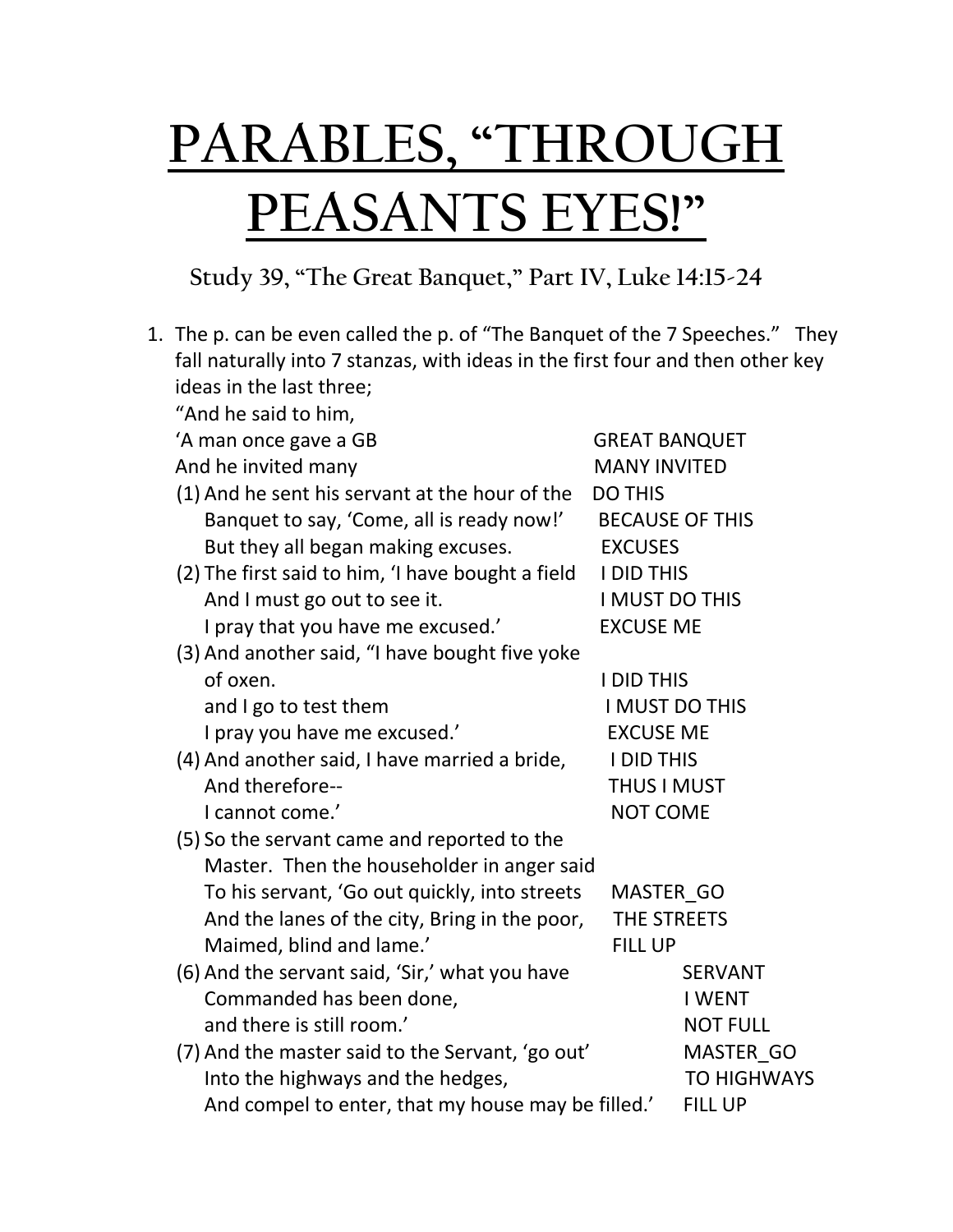For I tell you (plural) None of those men who were invited THOSE INVITED Shall taste my banquet MY BANQUET

- 2. Jesus highlights his point by mentioning 5 pairs of oxen and specifically states that the agent is going to *test* them. As in the case of the real estate expert, the transparent nature of the excuse is unmistakable. Again Sa'id, our Arab Christian commentator who grew up in a small ME village catches this point. He writes, "this excuse is not reasonable, because the testing of the oxen takes place before they are bought and not after."
- 3. The point is not to look over them, but to test them and to see if they perform as yoked oxen. The Greek word, 'dokimazo' has this clear intent. There is a subtle difference between the first and second excuse. The 1<sup>st</sup> guest did not begin to go, he was only pleading his case to go out and see. The 2<sup>nd</sup> guest literally says, "I am going to test them." He doesn't state an intention, but an action. Fields are land, land is holy, oxen are animals and they are unclean. The  $2^{nd}$  guest is saying that these animals are more holy and important to me than my relationship to you. In spite of his rudeness and excess, he's still civil and requests to be excused. The same CANNOT be said of the  $3^{rd}$  guest that we will now examine.
- 4. 'And another said, I have married a bride, I DID THIS And therefore-- THUS I MUST I cannot come.' NOT COME

Patterned speech sets up expectations and those help us focus on changes in the pattern. In this one we have the  $4<sup>th</sup>$  repetition of themes, I did this, line 1, then in the  $2^{nd}$  line, I must do this and then line 3, excuse me! The  $3^{rd}$  guest speaks in the past tense, "I married a bride." (The gune' can be a bride, Bauer). So did a lot of us. We can, however give him the benefit of the doubt and mean the recent past, "I have just married a bride." But the wedding wasn't that day. Had there been a wedding in that village the host would have not scheduled the GB for that day, no village can have two grand occasions at once. All the guests would be at the wedding, and the competition would be pointless. (Ever tried to compete with city's emphasis?). Even if the recent past is indicated, the speech is still crude. ME society maintains formal constraint when speaking about women. In Arabic, the word, *harim* is women and *haram*, sacred and *haram*, forbidden, but all are of the same root. Thomson indicates that a father away from home, who only has daughters, would address that letter to a son he would yet father as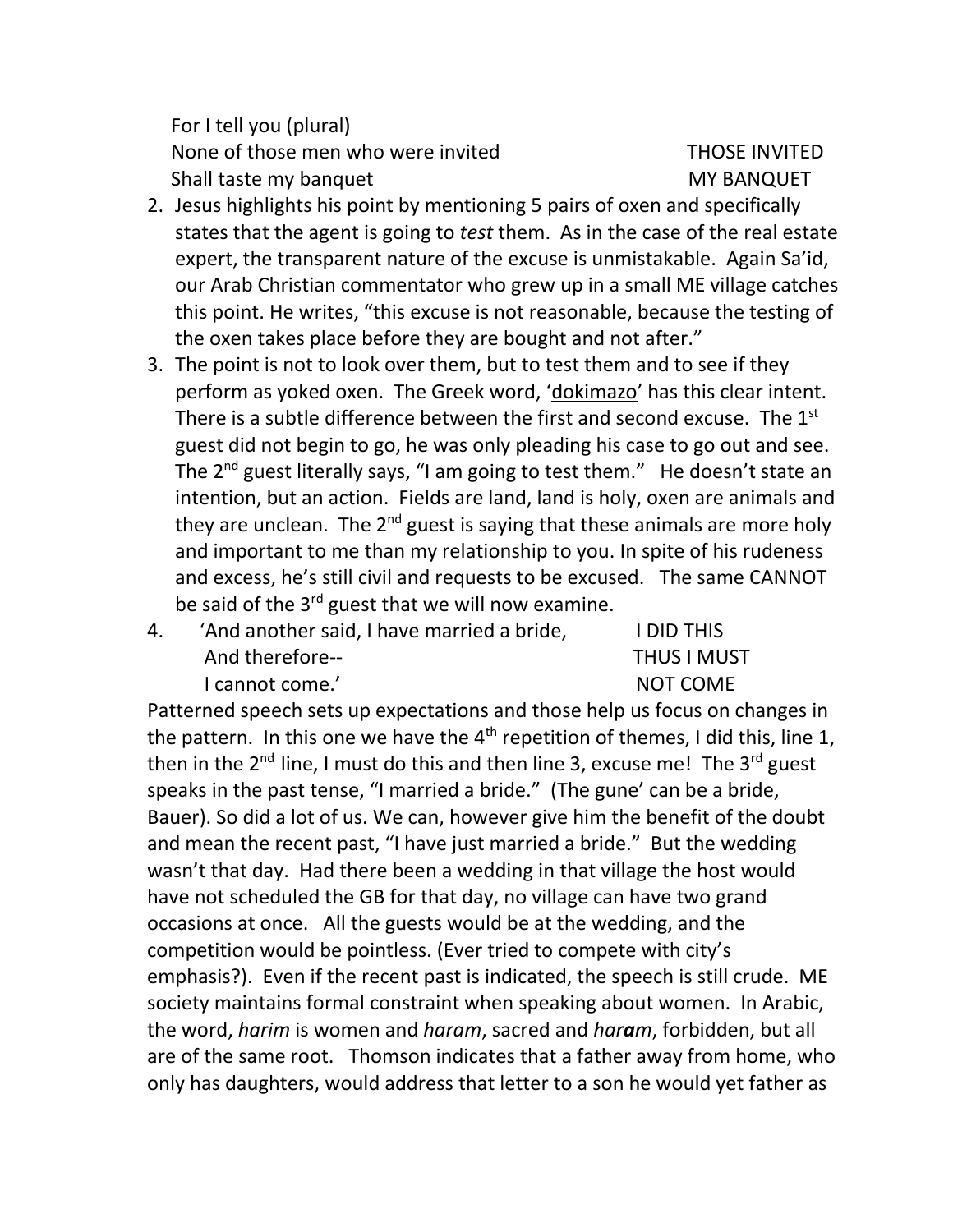a letter to a woman would seem inappropriate. He also talks about the extreme reluctance of past men in the ME to talk about females of their families. In intertestamental times Ben Sirach, wrote a long list of successful and famous people, and they are all men. (Sir).

- 5. More than that the main meal of the day was in the middle of the afternoon (Jeremias). Thus the guest is saying that I recently got married and I'm not coming as I'm spending time with my wife, and she is more important than your banquet. This excuse is rude in any society, but in the ME it is unprecedented and intensely rude! Plummer notes that a newly married man is exempted from military duty for a year, and believes this text is behind that reason. Such is not the case. Deuteronomy is talking about a year's military service away from home. Our passionate guest has accepted the invitation to the GB, there is no war and no reason to leave the village. The time away from home is no more than a few hours, and he will be back in his wife's arms (author's words), late that same night. Finally, he does not even need to ask to be excused. The entire response is guaranteed to infuriate the most patient of hosts, East or West. (Thompson) What does this all mean?
- 6. The listeners can easily identify the theological movement of this story. The messianic banquet has been announced. Indeed, the hour of the banquet has come. Those invited (The Jewish leaders of the community) are told, "All is ready!) Thus in the person of Christ Jesus the Kingdom of God in some sense is at hand! Those who seek to 'eat bread in the Kingdom of God,' must first seek to eat bread with Him (Manson). Yes, suddenly, there is a stream of excuses. They claim that he eats with sinners and does not keep the Sabbath in strict fashion. Deeper reasons for his rejection may be that He does not fulfill their theological and nationalistic expectations of the Messiah. The p. says that as they reject Jesus (with these unacceptable excuses) they are rejecting the GB of salvation promised by God in Isaiah. That is, in some sense, even now set for them through the presence of Jesus in their midst. But not only do they reject the host, they also prefer other things. Manson writes; "God gives the Kingdom; but the accepting of God's gift means the rejection of many other things. The Kingdom of God offers the greatest gifts; but it demands exclusive loyalty and whole-hearted devotion. The great feast is a feast and not a distribution of free rations. Those who wish